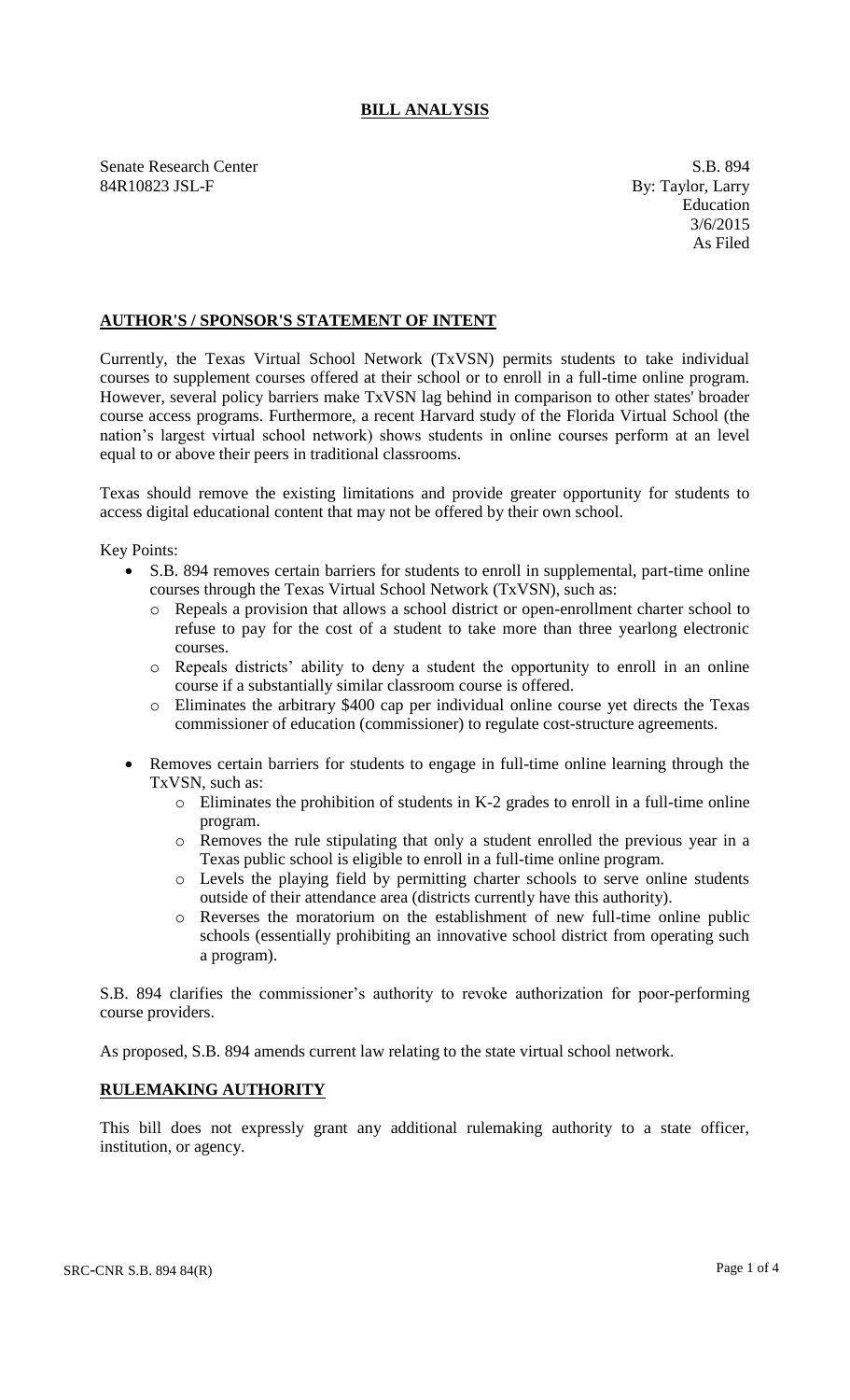## **SECTION BY SECTION ANALYSIS**

SECTION 1. Amends Section 26.0031(c), Education Code, to delete existing text authorizing a school district or open-enrollment charter school to deny a request to enroll a student in an electronic course if the district or school offers a substantially similar course.

SECTION 2. Amends Sections 30A.002(a) and (c), Education Code, as follows:

(a) Provides that a student is eligible to enroll in one or more courses, rather than a course, provided through the state virtual school network or, except as provided by Section 30A.107(c) (authorizing a student who resides in this state but who is not enrolled in a school district or open-enrollment charter school in this state as a full-time student to, subject to Section 30A.155, enroll in electronic courses through the state virtual school network), enroll full-time in courses provided through the network only if the student meets certain requirements.

(c) Provides that, notwithstanding Subsection (a)(3), rather than Subsection (a)(3) or (b) (providing that a student is eligible to enroll full-time in courses provided through the state virtual school network only if the student meets certain criteria), a student is eligible to enroll in one or more courses provided through the state virtual school network or enroll full-time in courses provided through the network if the student was previously enrolled in public school, rather than in high school, in this state.

SECTION 3. Amends Section 30A.101, Education Code, by amending Subsections (a) and (c) and adding Subsection (e), as follows:

(a) Provides that a school district or open-enrollment charter school is eligible to act as a course provider under this chapter only if the district or school is not rated unacceptable, rather than is rated acceptable, under Section 39.054 (Methods and Standards for Evaluating Performance). Deletes existing text authorizing an open-enrollment charter school to serve as a course provider only to a student within its service area, or to another student in the state through an agreement with the school district in which the student resides, or if the student receives educational services under the supervision of a juvenile probation department, the Texas Juvenile Justice Department, or the Texas Department of Criminal Justice, through an agreement with the applicable agency.

(c) Provides that a nonprofit entity, private entity, or corporation is eligible to act as a course provider under this chapter only if the nonprofit entity, private entity, or corporation:

(1) complies with all applicable federal and state laws prohibiting discrimination;

(2) demonstrates financial solvency; and

(3) either:

(A) provides evidence of prior successful experience offering online courses to kindergarten or elementary, middle, or high school students, with demonstrated student success in course completion and performance, as determined by the commissioner of education (commissioner); or

(B) provides evidence that it is capable of carrying out the responsibilities of a course provider and is likely to provide high quality courses, as determined by the commissioner.

(e) Requires the commissioner to ensure that a course provider does not continue to offer electronic courses through the state virtual school network if:

(1) the course provider no longer satisfies eligibility requirements under Subsection (a) or (c); or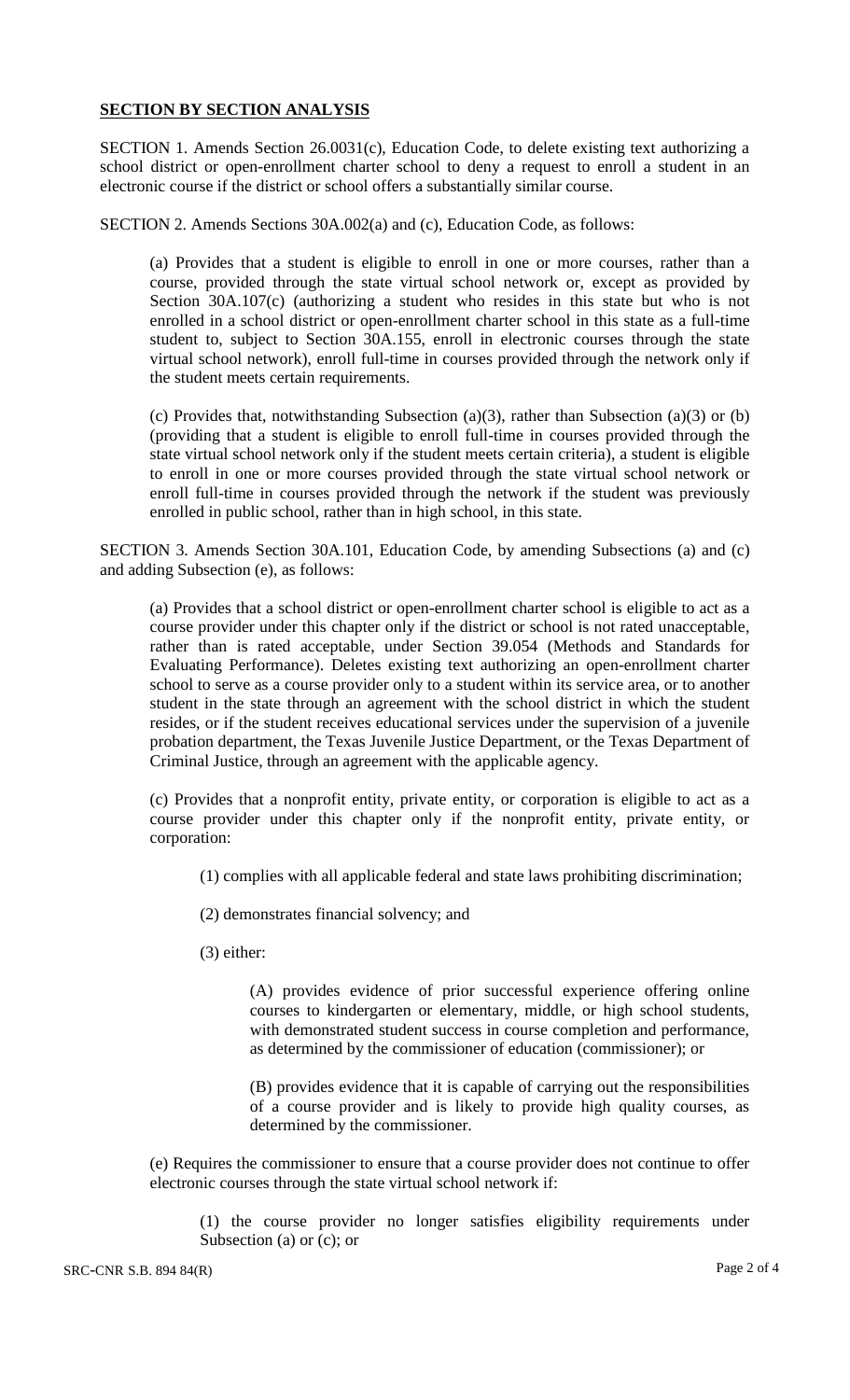(2) the course provider consistently produces poor student performance outcomes, as determined by the commissioner.

SECTION 4. Amends Section 30A.104(a), Education Code, to require a course offered through the state virtual school network to be aligned with the essential knowledge and skills identified under Section 28.002(c) (requiring the State Board of Education, with the direct participation of educators, parents, business and industry representatives, and employers to by rule identify the essential knowledge and skills of each subject of the required curriculum that all students should be able to demonstrate and that will be used in evaluating instructional materials under Chapter 31 and addressed on the assessment instruments required under Subchapter B, Chapter 39) for a grade level at or above kindergarten, rather than at or above grade level three.

SECTION 5. Amends Section 30A.105(b), Education Code, as follows:

(b) Requires the administering authority to establish the cost of providing each electronic course approved under Subsection (a). Deletes existing text prohibiting the cost of providing an electronic course from exceeding \$400 per student per course or \$4,800 per full-time student.

SECTION 6. Amends Section 30A.151(f), Education Code, to provide that, for a full-time electronic course program offered through the state virtual school network for a grade level at or above kindergarten, rather than at or above grade level three, but not above grade level eight, a school district or open-enrollment charter school is entitled to receive federal, state, and local funding for a student enrolled in the program in an amount equal to the funding the district or school would otherwise receive for a student enrolled in the district or school.

SECTION 7. Amends Sections 30A.153(a) and (b), Education Code, as follows:

(a) Provides that a school district or open-enrollment charter school, rather than a school district or open-enrollment charter school subject to the limitation imposed under Subsection (a-1), in which a student is enrolled is entitled to funding under Chapter 42 or in accordance with the terms of a charter granted under Section 12.101 (Authorization) for the student's enrollment in an electronic course offered through the state virtual school network in the same manner that the district or school is entitled to funding for the student's enrollment in courses provided in a traditional classroom setting, provided that the student successfully completes the electronic course.

(b) Requires the commissioner, after considering comments from school district and open-enrollment charter school representatives, to adopt a standard agreement that governs the costs, payment of funds, and other matters relating to a student's enrollment in an electronic course offered through the state virtual school network. Prohibits the agreement from requiring a school district or open-enrollment charter school to pay the provider the full amount until the student has successfully completed the electronic course. Deletes existing text prohibiting the full amount from exceeding the limits specified by Section 30A.105(b).

SECTION 8. Amends Sections 30A.155(a) and (c), Education Code, as follows:

(a) Authorizes a school district or open-enrollment charter school to charge a fee for enrollment in an electronic course provided through the state virtual school network to a student who resides in this state and is enrolled in a school district or open-enrollment charter school as a full-time student with a course load greater than that normally taken by students in the equivalent grade level in other school districts or open-enrollment charter schools. Deletes existing text authorizing a school district or open-enrollment charter school to charge a fee for enrollment in an electronic course provided through the state virtual school network to a student who resides in this state and elects to enroll in an electronic course provided through the network for which the school district or openenrollment charter school in which the student is enrolled as a full-time student declines to pay the cost, as authorized by Section 26.0031(c-1) (authorizing a school district or